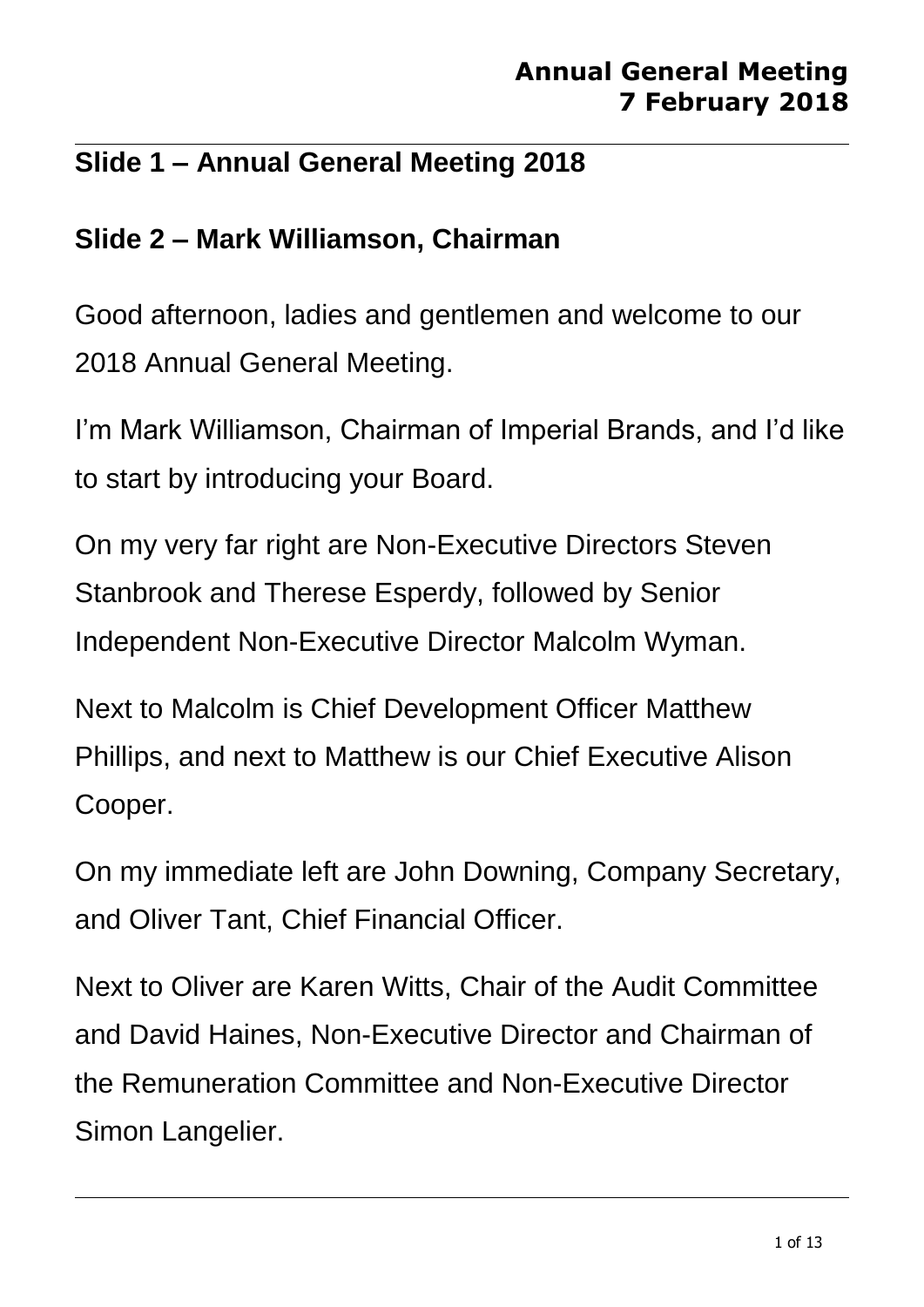Today's proceedings are being recorded. I'll start by giving you a brief overview of our 2017 performance, before handing over to Alison for a wider review of the year. We will then deal with the resolutions that are set out in the Notice of Meeting.

## **Slide 3 – Clear Strategic Focus**

We focus on four core areas to maximise returns for our shareholders.

We're strengthening our portfolio, focusing and investing behind our Growth and Specialist Brands, and building an exceptional e-vapour experience with blu.

From a footprint perspective we're prioritising the right markets for investment and growth……and our Market Repeatable Model that you see there on the slide, is a simple and effective operating framework that is being consistently applied across markets to deliver quality share growth.

Through cost optimisation we're simplifying our ways of working to improve efficiencies and reduce cost…..and by embedding capital discipline in the business, we're able to maximise cash conversion and use that cash to invest in the business, pay dividends and reduce debt.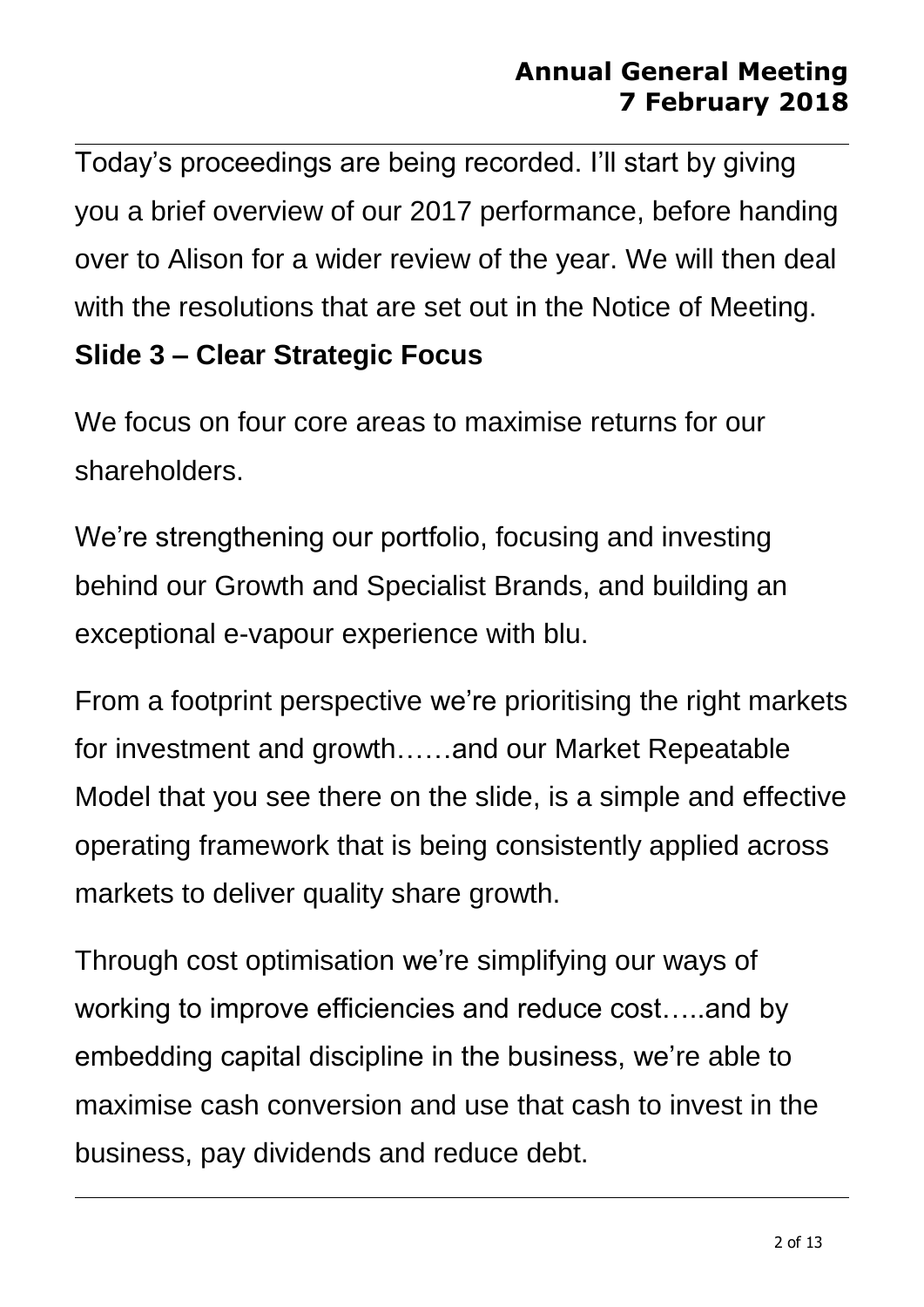At last year's AGM Alison explained that we would be stepping up investment behind our strategy to drive future growth.

We increased investment by £310 million in the year, with spend focused behind our MRM in priority markets.

As expected, these investments – plus a tough operating environment - impacted our financial numbers but delivered share gains in many of our most important markets. I'll now handover to Alison for the detail.

## **Slide 4 – Alison Cooper, Chief Executive**

Thanks, Mark and good afternoon everyone.

## **Slide 5 – Strategy Delivering**

As Mark said, the additional investment improved our market shares in our priority markets, generating growth from the right brands - our Growth and Specialist Brands - the strongest assets in our portfolio.

Growth Brand share was up 80 basis points and together, Growth and Specialist Brands delivered 63 per cent of our net revenue.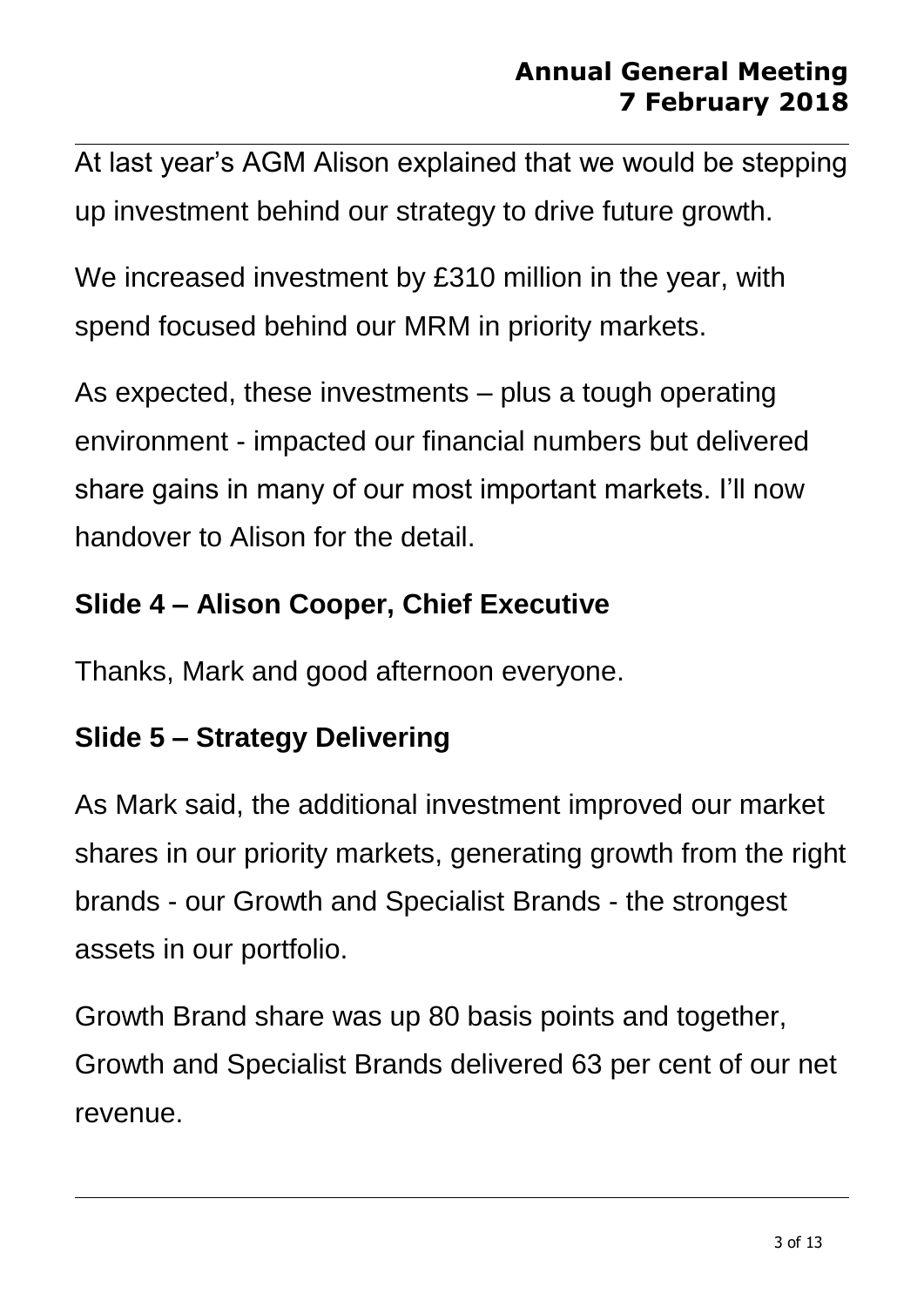Further good results in cigars, snus and China added to our quality growth momentum and overall, we delivered a much stronger second half performance as the benefits of the investments started to come through.

I'd now like to share some of the brand and market highlights of last year before talking about what we're doing in next generation products.

I'll look at two markets that received increased investment – one in our Growth Division and one in Returns.

First Growth, and the USA…..

## **Slide 6 – USA**

I was very pleased with our performance in the US, where a focus on our strongest brand equities enabled us to grow both revenue and profit.

In cigarette, investment in Winston included a new 'Bold Choice' brand campaign and the relaunch of a Gold Select blend, initiatives that helped Winston increase its market share by 20 basis points.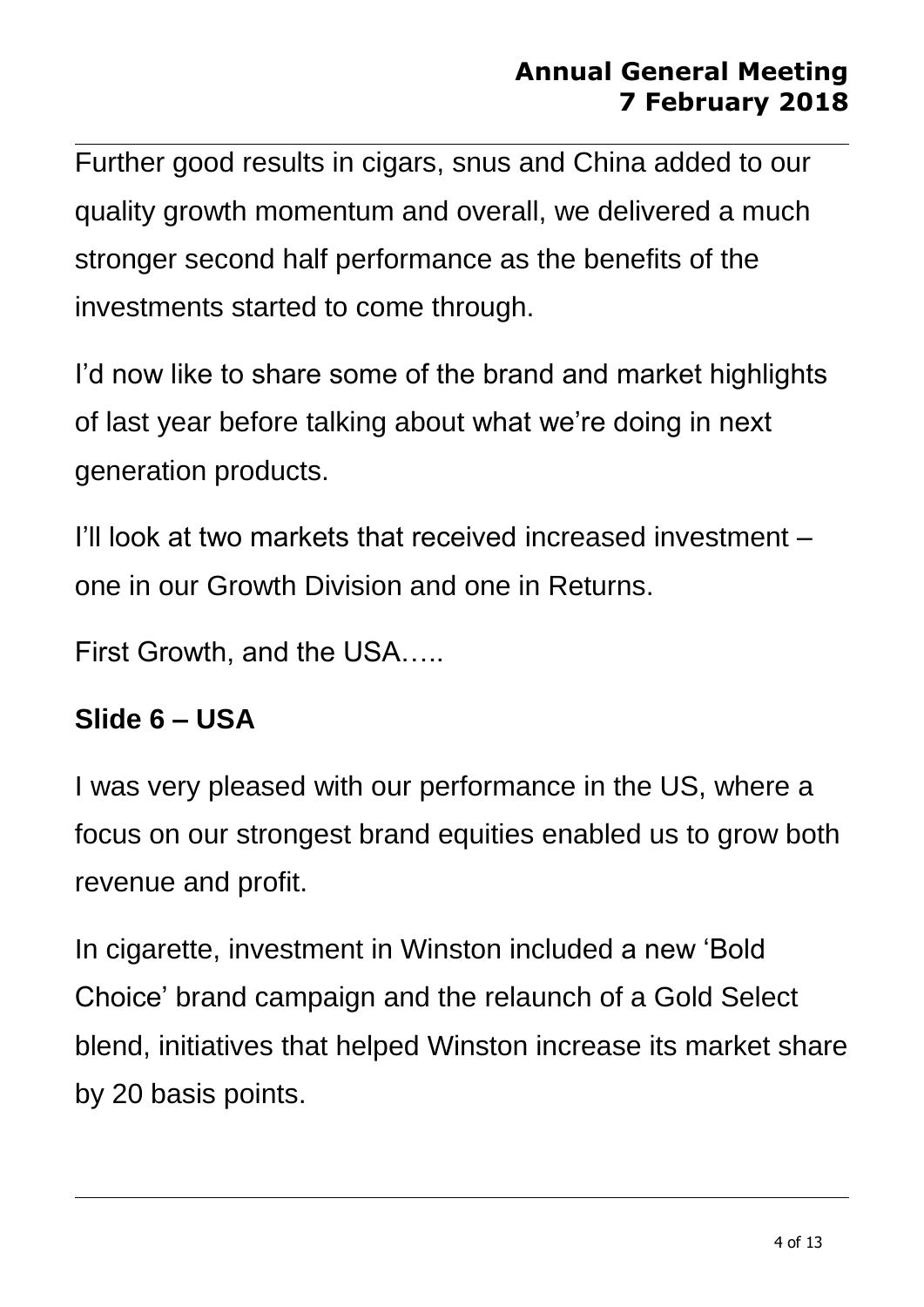Kool also gained 10 basis points in the fast growing menthol segment, although our overall share was down 30 basis points, due to declines in our defocused and less valuable Portfolio Brands.

We delivered another strong performance from our mass market cigar business, which includes the Backwoods, Dutch Masters and Phillies brands.

Our investment behind new customer activation and engagement programmes, as well as the benefits from restructuring our route to market last year, delivered excellent results, including further share and volume growth.

#### **Slide 7 - UK**

We delivered a positive performance in the UK, which has been a tough market for several years.

Customer engagement, with an increasingly focused portfolio, enabled us to work with retailers to navigate through the significant European regulatory changes, including the introduction of plain packaging.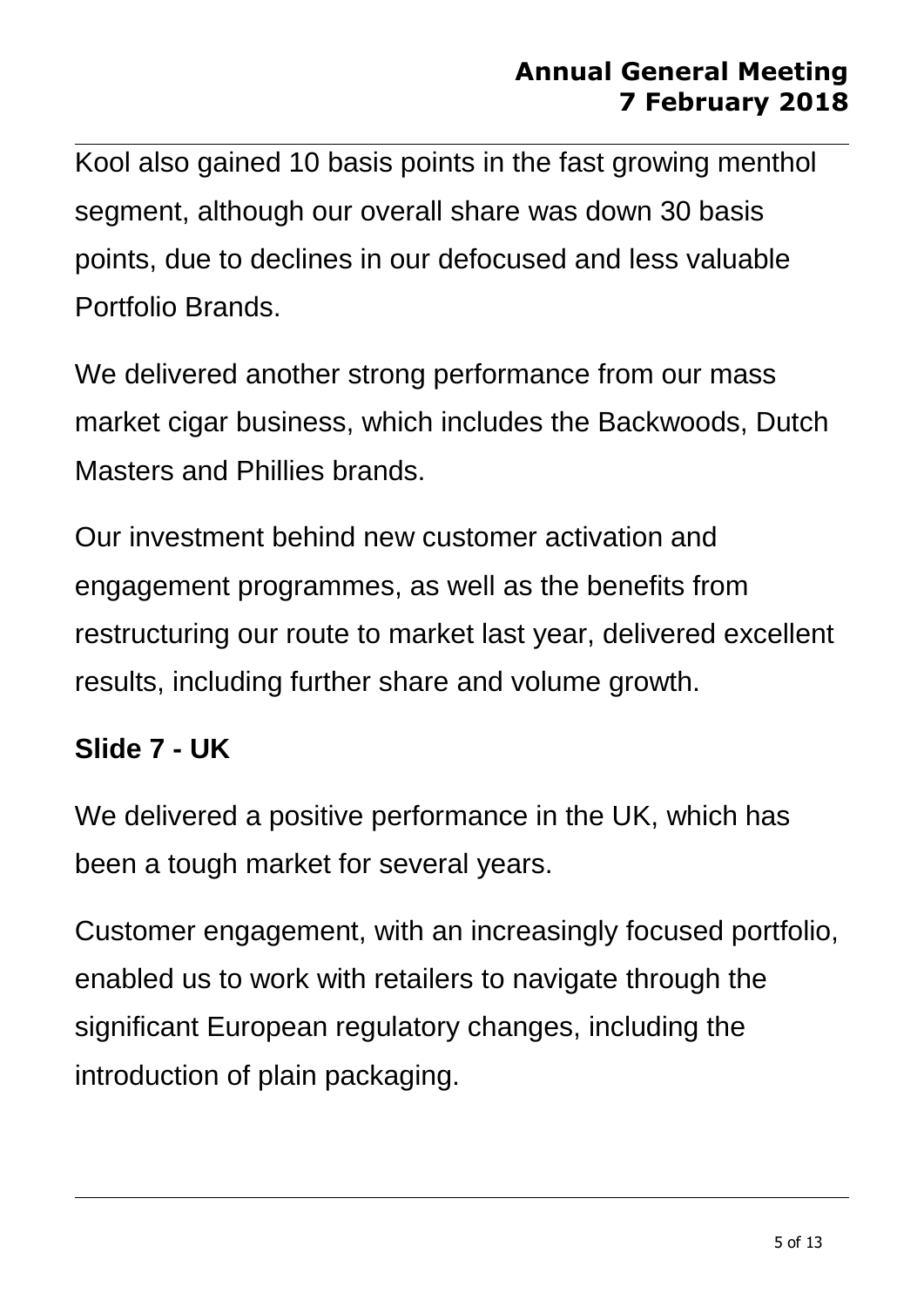We took a diligent approach to managing our pricing strategy and increased investment in distribution, enabling our sales reps to visit thousands of additional outlets.

By the end of the year we'd regained our market leadership in the UK, achieving growth in both cigarette and fine cut tobacco, with Players and Gold Leaf the star performing brands.

# **Slide 8 – Significant Opportunity in NGP**

I'd now like to turn to next generation products. These are alternatives to combustible tobacco products and can be broadly split into three distinct categories: e-vapour, heated tobacco and oral tobacco, such as snus.

We see significant opportunities for Imperial in this space, particularly in terms of e-vapour, which is by far the biggest NGP category.

We've assembled a great portfolio, built around the blu brand, and have been adding to our IP and innovation capabilities.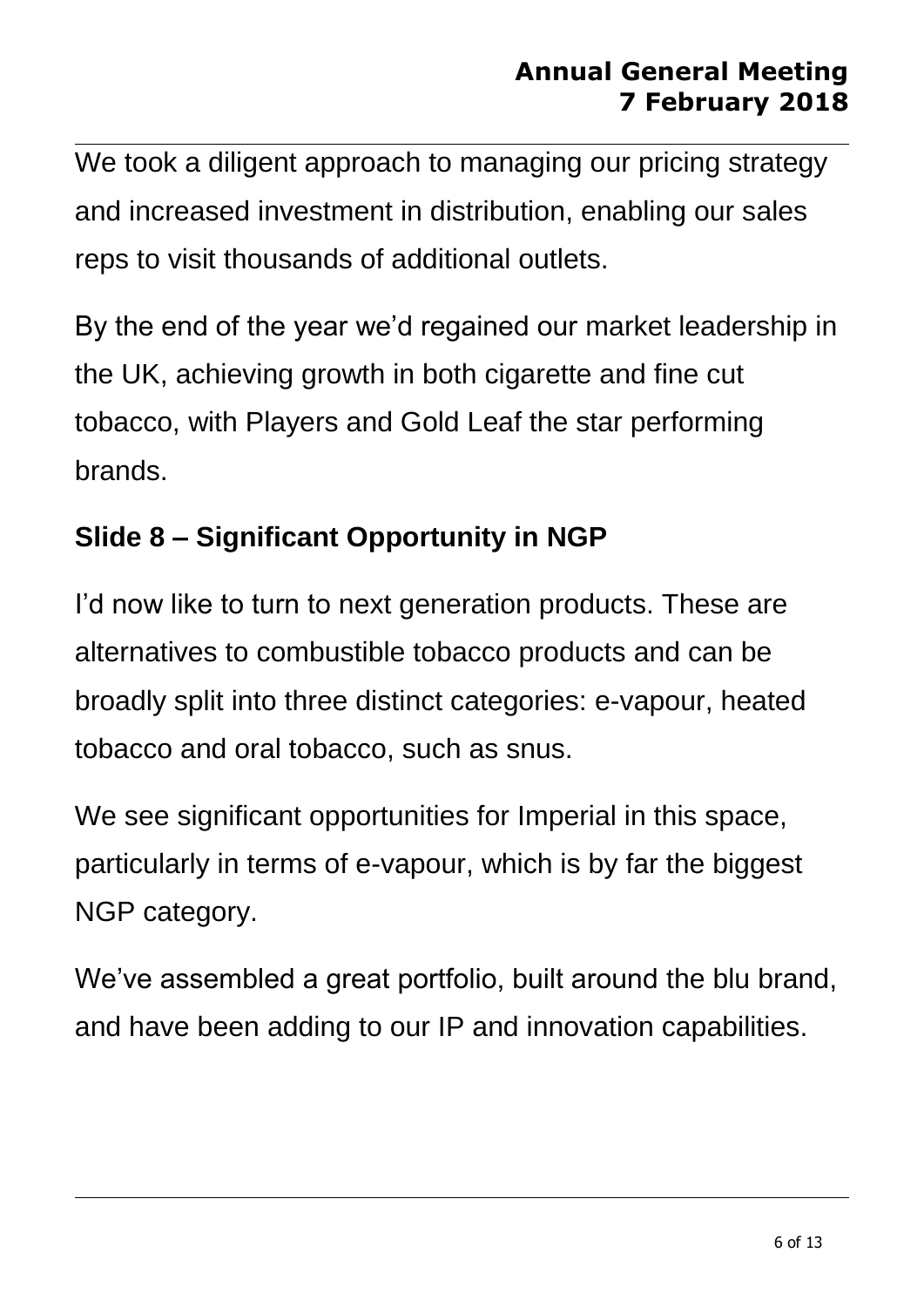This has created a solid platform for growth and 2018 is all about realising these opportunities by launching new products in new markets.

# **Slide 9 – Non-combustible Tobacco**

In non-combustible tobacco we are well-represented in oral tobacco with our snus brand Skruf, which has an excellent track record of growth in Scandinavia and we see considerable scope for expanding its availability to other markets.

Heated tobacco is a relatively small NGP category that is growing, most notably in Japan.

We don't currently sell these products but have options that can be deployed if the category starts showing signs of broader, sustainable growth. This includes developing our own products, which have recently been successfully trialled in Japan.

# **Slide 10 – Realising E-vapour Opportunities**

As I said earlier, e-vapour is by far the biggest NGP category and this is where we're prioritising our investment.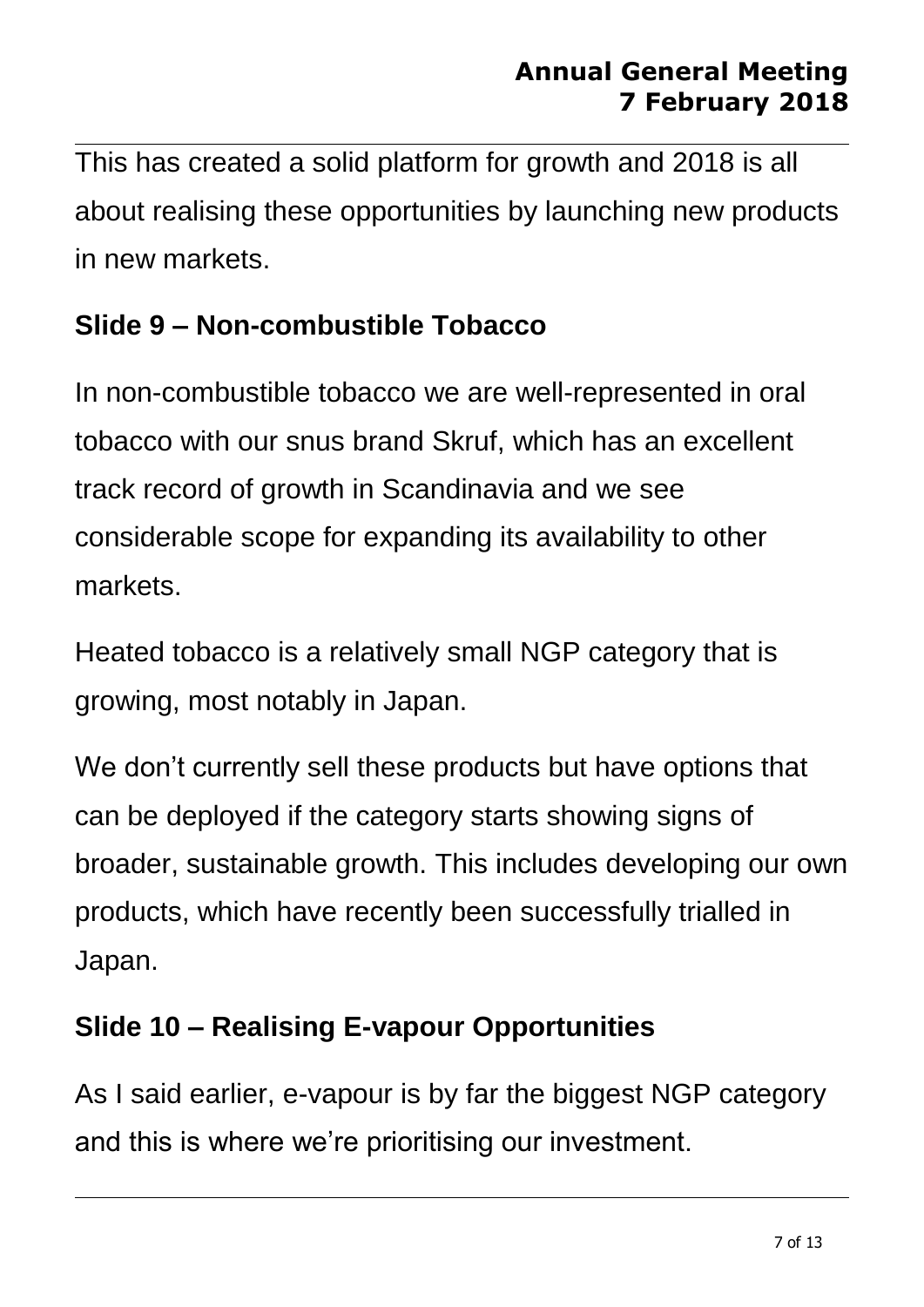From a capabilities perspective, we're enhancing consumer insights and our approach to distribution and marketing.

In terms of innovation, we acquired a fantastic business a few months ago, called Nerudia.

Nerudia's is based in Liverpool, where it has a laboratory able to provide rapid results of testing on concept prototypes, ensuring the team has real-time feedback as innovations progress.

Our portfolio is built around blu and we're launching new formats that will considerably improve the vaping experience, starting in the US where the new 'my blu' offering was launched just a couple of days ago.

And with our footprint, we are targeting rapid expansion: blu is currently available in four markets; by the end of this year it'll be in at least 10 and over 20 by FY19.

So, an exciting programme of activity, and one that's designed to maximise opportunities for blu and drive a step-change in our e-vapour business.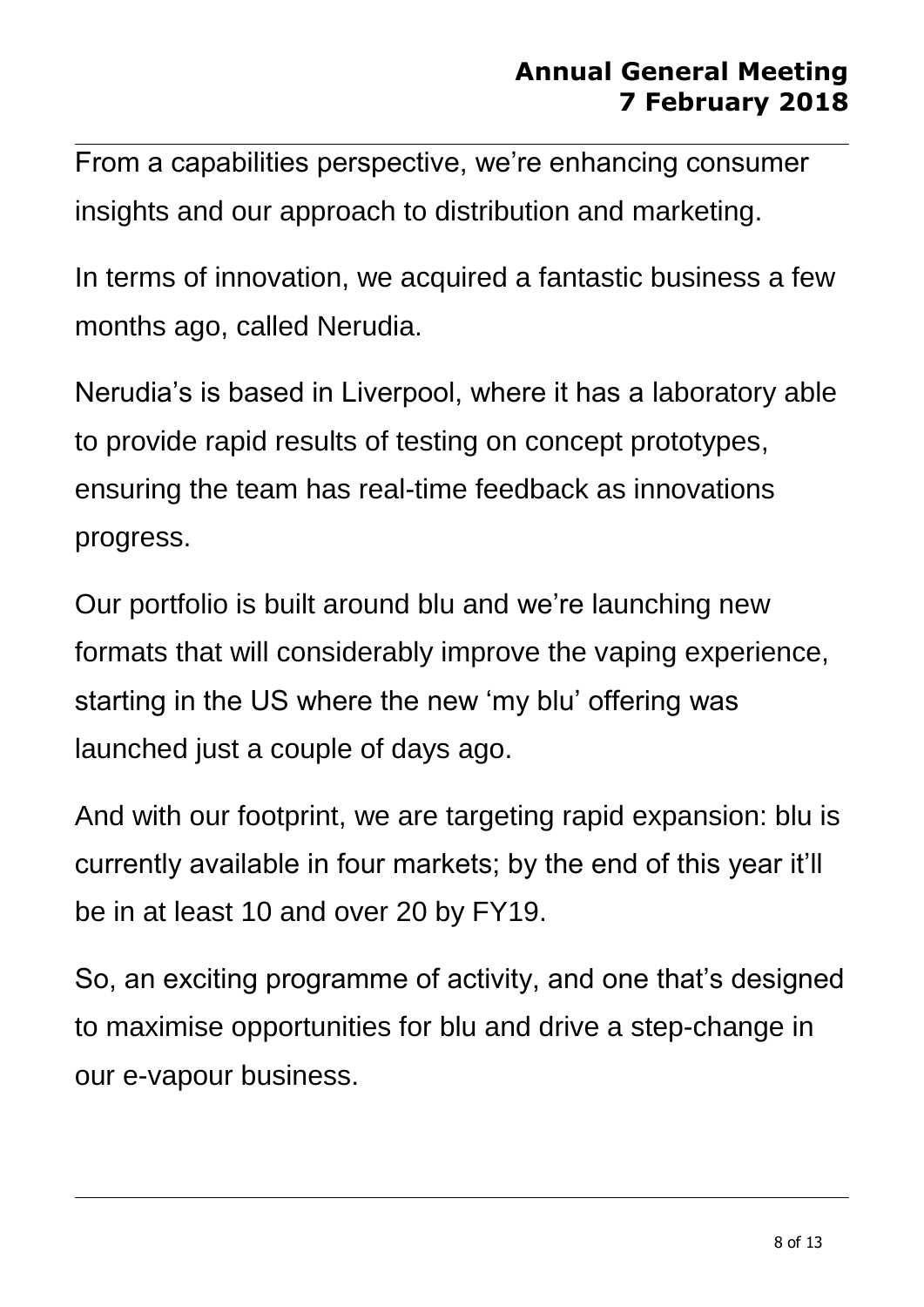## **Slide 11 – Corporate Responsibility**

It always gives me great pleasure to mention our Corporate Responsibility performance in my presentation.

Operating responsibly supports our strategy and is integral to the way we do business.

We measure our progress against the CR Framework you see there on the slide. Over the years we've consistently improved our performance in all four focus areas and our achievements continue to be recognised externally.

Our drive to provide the best possible working environment and opportunities for our people resulted in a number of Best Employer awards, including two for our subsidiaries in Poland.

And in the Dow Jones Sustainability Index we scored an excellent 84 per cent, up from 76 per cent last year.

# **Slide 12 – Strong Foundations for FY18**

In summary, we have continued to deliver against our strategic agenda and FY17 was an important year of progress.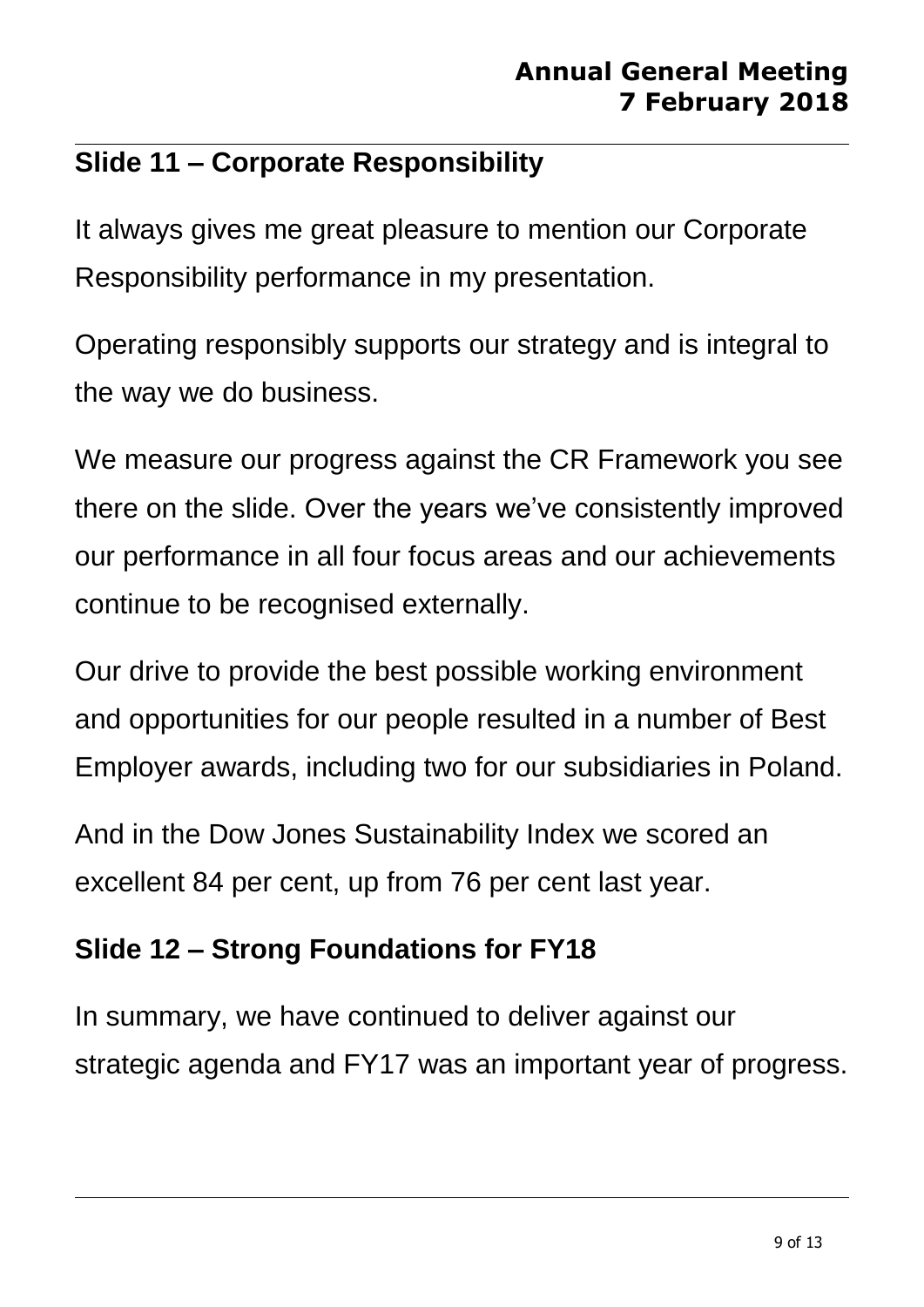Investments in tobacco have delivered quality share growth in most of our priority markets and in next generation products, you've seen how we're gearing up to realise significant growth opportunities in e-vapour.

A focus on cost and capital discipline will ensure we sustain and protect the investments we've made…..and in FY18 we look forward to rewarding our shareholders with 10 per cent dividend growth for the tenth successive year.

Before handing back to Mark, a brief word on current trading.

Earlier today we issued an update to confirm that we are on track to meet constant currency net revenue and earnings expectations for the full year, with performance weighted towards the second half.

Copies of the full statement are available at the back of the room.

Thank you.

#### **Slide 13 – Annual General Meeting**

Thanks Alison.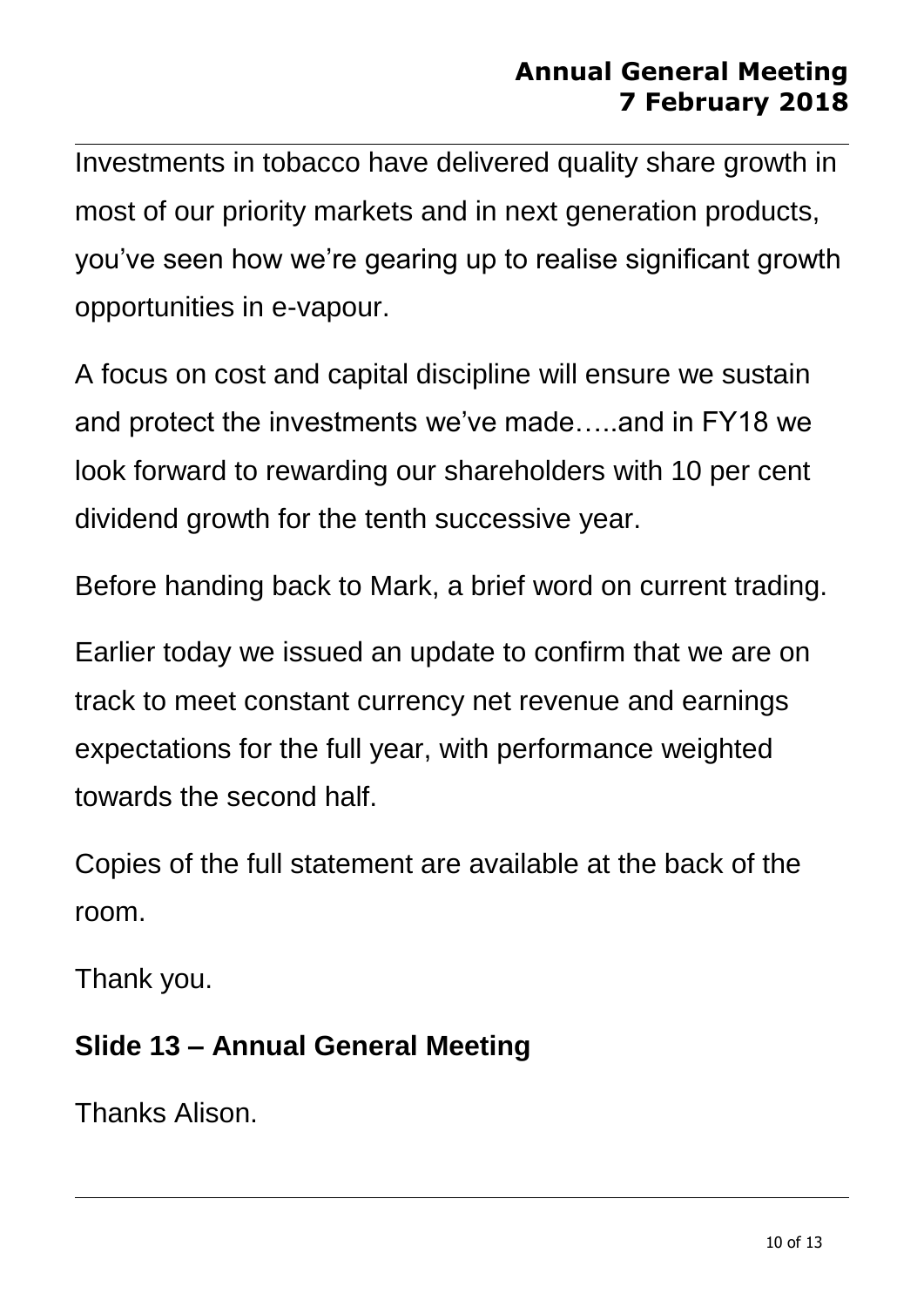Before turning to the formal business of the Meeting I'd like to thank my colleagues on the Board, our senior management team and employees around the world for their contribution and support.

There are 21 resolutions to be put to the Meeting, all of which are set out and explained in the Notice of Meeting which, with your agreement, I'll take as read.

I intend to take questions in respect of all resolutions now and then ask you to vote on all 21 resolutions, rather than propose each resolution in turn.

Are there any questions please? If you do ask a question, it would be helpful if you would wait for the microphone and let everyone know who you are. Please also state which resolution your question is about.

## [Questions]

Thank you for your questions. We will now proceed to vote on all the resolutions.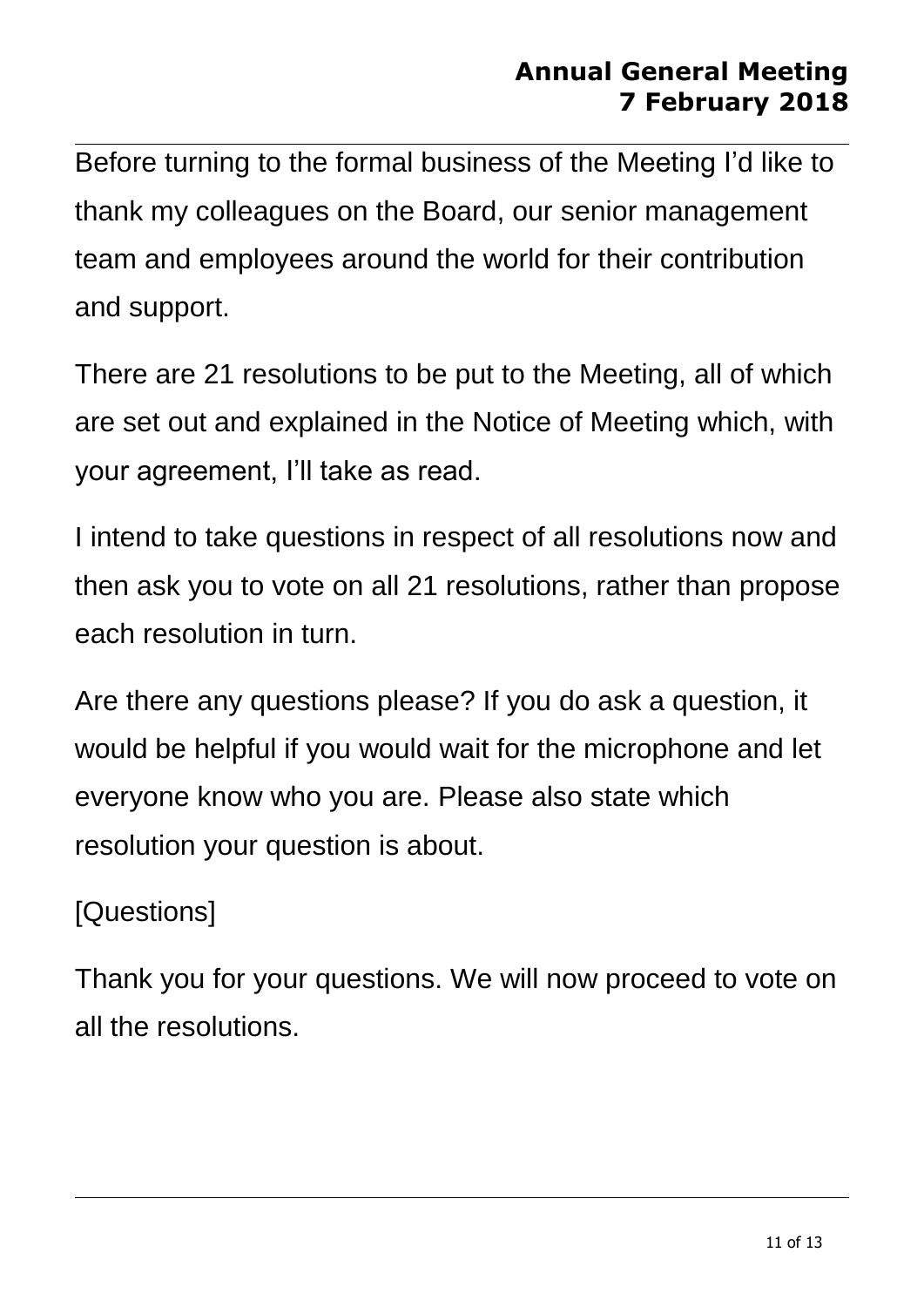All resolutions at our shareholder meetings are decided by polls. Our registrar, Equiniti, is present as the polls' scrutineer to count the votes at the end of the Meeting, and we will announce the results and place them on our website as soon as practicably possible.

The Directors are unanimously in favour of each resolution and recommend that you vote in favour.

Please complete your poll card ensuring that you sign it and then place it in the ballot box by the exit as you leave the room.

I now formally propose that each of the resolutions set out in the Notice of Meeting, and on the poll card, is put to the meeting as a separate resolution. Resolutions 19 to 21 are special resolutions, and will be passed if more than 75 per cent of the votes are cast in favour.

All other resolutions are ordinary resolutions, and will be passed if more than 50 per cent of the votes cast are in favour. For the purposes of such counts, abstentions are not included.